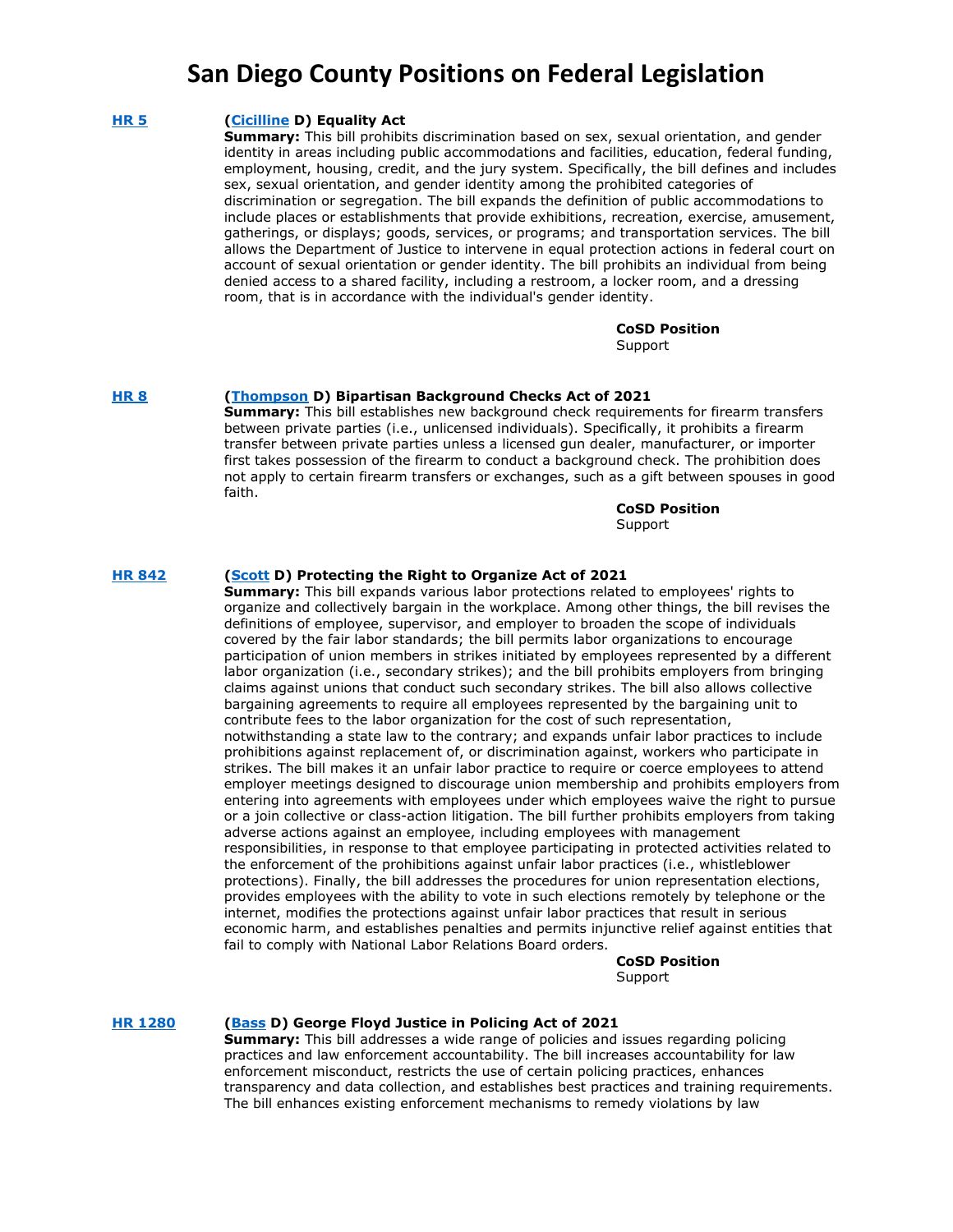enforcement. Among other things, the bill lowers the criminal intent standard—from willful to knowing or reckless—to convict a law enforcement officer for misconduct in a federal prosecution, limits qualified immunity as a defense to liability in a private civil action against a law enforcement officer, and grants administrative subpoena power to the Department of Justice (DOJ) in pattern-or-practice investigations. The bill establishes a framework to prevent and remedy racial profiling by law enforcement at the federal, state, and local levels. The bill also limits the unnecessary use of force and restricts the use of noknock warrants, chokeholds, and carotid holds. The bill creates a national registry—the National Police Misconduct Registry—to compile data on complaints and records of police misconduct. The bill also establishes new reporting requirements, including on the use of force, officer misconduct, and routine policing practices (e.g., stops and searches). Finally, the bill directs DOJ to create uniform accreditation standards for law enforcement agencies and requires law enforcement officers to complete training on racial profiling, implicit bias, and the duty to intervene when another officer uses excessive force.

**CoSD Position** Support

### **[HR 1446](https://www.govtrack.us/congress/bills/117/hr1446) [\(Clyburn](https://clyburn.house.gov/) D) Enhanced Background Checks Act of 2021**

**Summary:** This bill revises background check requirements applicable to proposed firearm transfers from a federal firearms licensee (e.g., a licensed gun dealer) to an unlicensed person. Specifically, it increases the amount of time, from 3 business days to a minimum of 10 business days, that a federal firearms licensee must wait to receive a completed background check prior to transferring a firearm to an unlicensed person. (This type of transaction is often referred to as a default proceed transaction.) If a submitted background check remains incomplete after 10 business days, then the prospective purchaser may submit a petition for a final firearms eligibility determination. If an additional 10 days elapse without a final determination, then the federal firearms licensee may transfer the firearm to the prospective purchaser. The Government Accountability Office must report on the extent to which the changes have prevented firearms transfers to prohibited persons. The Federal Bureau of Investigation must report on the number of petitions it receives for final federal firearms determinations. The Department of Justice, in consultation with the National Resource Center on Domestic Violence and Firearms, must report on further amendments to the background check process that would likely reduce the risk of death or great bodily harm to victims of domestic violence, domestic abuse, dating partner violence, sexual assault, and stalking.

### **CoSD Position**

Support

### **[HR 1501](https://www.govtrack.us/congress/bills/117/hr1501) [\(Huffman](https://huffman.house.gov/) D) The Affordable Housing Redevelopment Act**

**Summary:** This bill would reauthorize the Neighborhood Stabilization Program to help state and local governments purchase blighted, vacant, abandoned, foreclosed, or surplus properties, and convert them into affordable housing. Established in 2008, the Neighborhood Stabilization Program was created by Congress to provide aid and resources to communities impacted by The Great Recession. The Act would authorize \$1.5 billion for the Neighborhood Stabilization Program and funding would be available to local jurisdictions through competitive grants. Each new unit created would serve households whose income does not exceed 120 percent of area median income (AMI), and at least 25 percent of housing must serve households whose income does not exceed 50 percent AMI. **Attachments:**

### **CoSD Position** Support

**[HR 3053](https://www.congress.gov/bill/117th-congress/house-bill/3053) [\(Levin](https://mikelevin.house.gov/) D) American Coasts and Oceans Protection Act Summary:** This bill would amend the Outer Continental Shelf Lands Act to prohibit oil and gas leasing in the Southern California planning area. **Attachments:**

**CoSD Position** Support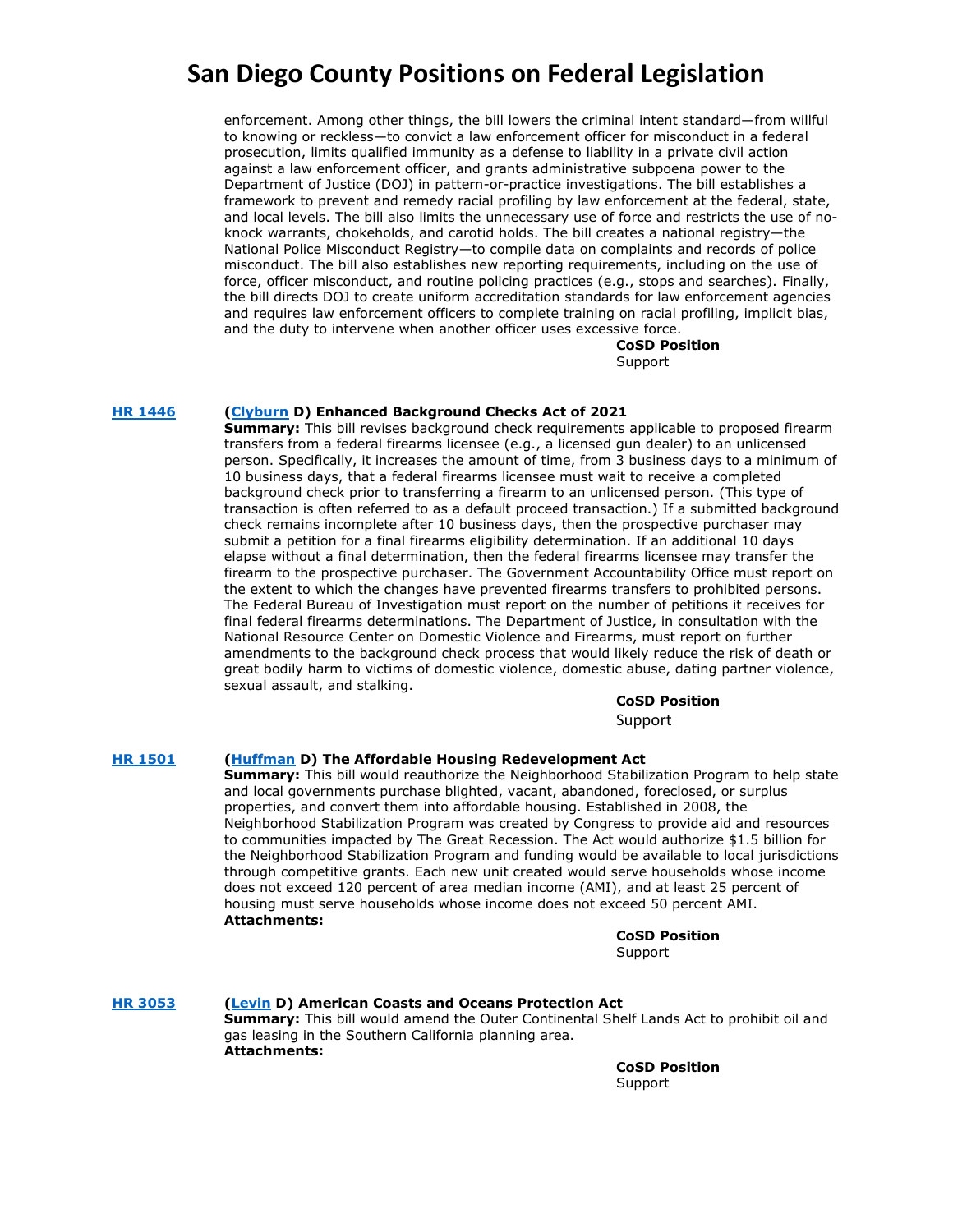### **[HR 3534](https://www.govtrack.us/congress/bills/117/hr3534) [\(Panetta](https://panetta.house.gov/) D) Wildfire Emergency Act Summary:** This Act would authorize funding to restore federal forests, implement a new grant program to assist critical facilities like hospitals and police stations to become better adapted to function during public safety power shutoff events, and would establish regional Prescribed Fire Centers to coordinate research and training of foresters and forest managers in the latest methods and innovations in controlled burn practices to reduce the likelihood of catastrophic wildfires. **Attachments: CoSD Position Support [HR 4378](https://www.govtrack.us/congress/bills/117/hr4378) [\(Bacon](https://bacon.house.gov/) R) Protecting Sibling Relationships in Foster Care Act Summary:** This Act would establish a competitive grant pilot program to encourage the development of specialized foster care programs designed specifically for large sibling groups, sibling groups with a wide age range, and sibling groups with complex needs **CoSD Position** Support **[HR 4464](https://www.govtrack.us/congress/bills/117/hr4464) [\(Lieu](https://lieu.house.gov/) D) Fighting Homelessness Through Services and Housing Act Summary:** This bill authorizes \$1 billion per year in grants to governmental entities for the provision of housing and services to homeless individuals and families, including homeless children and youth, or those at risk of becoming homeless. Grant applicants would be required to demonstrate the ability to provide comprehensive services and case management, including addressing mental health and substance use disorders, to individuals or families experiencing homelessness, in addition to providing a 25 percent match of funds awarded. **CoSD Position Support [HR 4601](https://www.govtrack.us/congress/bills/117/hr4601) [\(Levin](https://mikelevin.house.gov/) D) Commitment to Veteran Support and Outreach Act Summary:** This bill would authorize federal funding for county veterans service officers (CVSOs) who are often the best resource to help veterans and their families understand resources at their disposal, file benefit claims, and represent veterans in VA hearings. **CoSD Position** Support **[HR 5414](https://www.govtrack.us/congress/bills/117/hr5414) [\(Bilirakis](https://bilirakis.house.gov/) R) Ensuring Medicaid Continuity for Children in Foster Care Act Summary:** This bill would provide a narrow exemption from the IMD exclusion to ensure children in foster care receiving care in QRTPs can continue to receive care provided in these settings without losing their federal Medicaid coverage. **CoSD Position** Support **[HR 5611](https://www.govtrack.us/congress/bills/117/hr5611) [\(Rochester](file://///ustlsncsd0004/FGG/SIA/2021/Federal/Rochester) D) Behavioral Health Crisis Services Expansion Act Summary:** To empower communities to establish a continuum of care for individuals experiencing mental or behavioral health crisis, and for other purposes. **CoSD Position** Support **[HR 5735](https://www.congress.gov/bill/117th-congress/house-bill/5735?q=%7B%22search%22%3A%5B%22HR+5735%22%2C%22HR%22%2C%225735%22%5D%7D&s=1&r=1) [\(Johnson](https://dustyjohnson.house.gov/) R) State, Local, Tribal, and Territorial Fiscal Recovery, Infrastructure, and Disaster Relief Flexibility Act Summary:** This bill would allow states, tribes, territories, and localities to use certain COVID-19 relief funds for new categories of spending, including for natural disasters and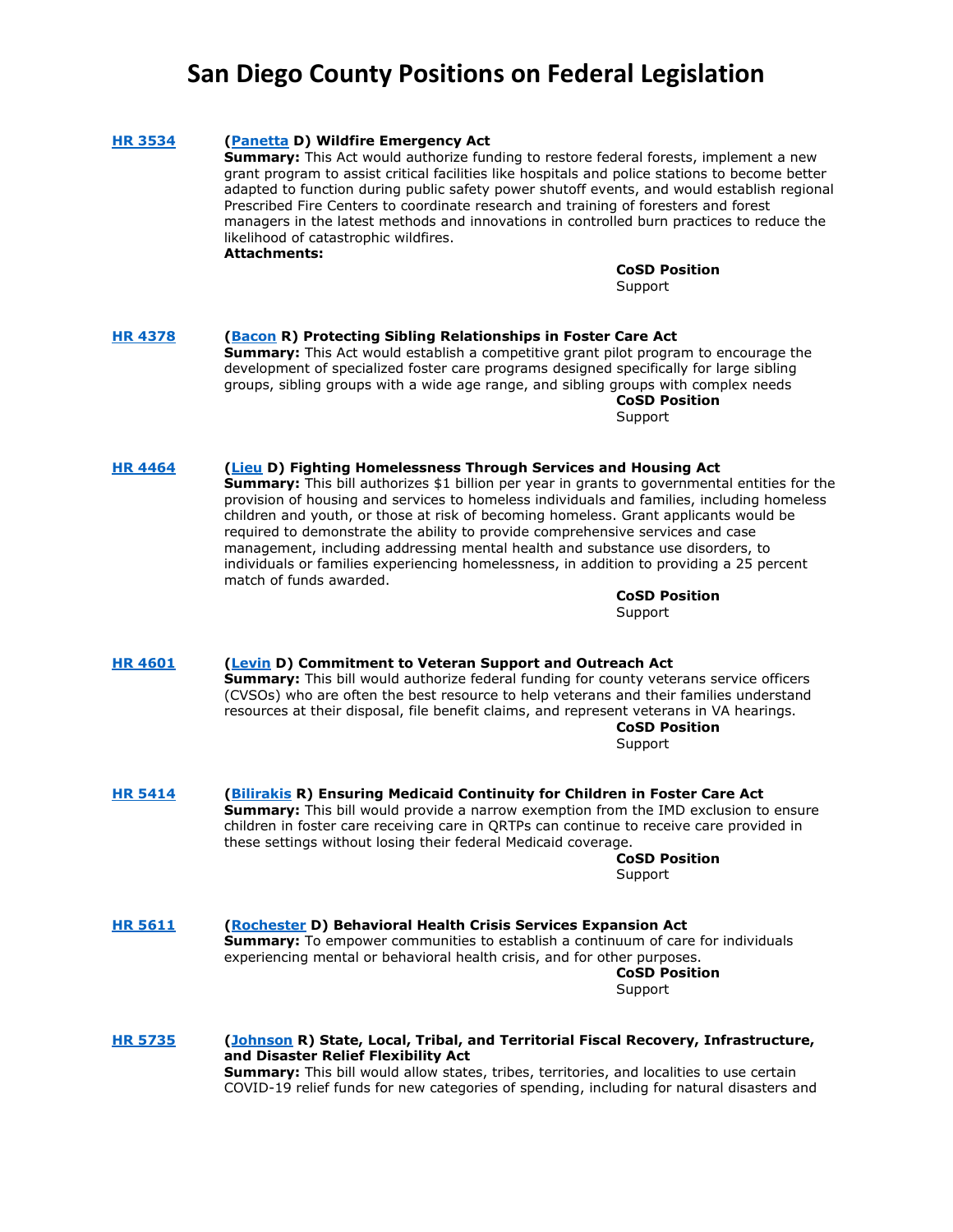infrastructure projects. It also makes changes to expenditure deadlines and other aspects of this funding.

> **CoSD Position** Support

### **[HR 6461](https://www.govtrack.us/congress/bills/117/hr6461) [\(Peters](https://scottpeters.house.gov/) D) National Climate Adaptation and Resilience Strategy Act**

**Summary:** This bill would require the federal government to develop a whole-ofgovernment National Climate Adaptation and Resilience Strategy in order to streamline the federal response to climate hazards that threaten human health, safety, and critical infrastructure. H.R. 6461 would help build local climate adaption and resilience efforts by increasing collaboration across all levels of government, assisting in the identification and application of federal funding opportunities, supporting the retreat or relocation of communities in areas of increasing risk from climate change, and more.

> **CoSD Position** Support

### **[HR 6685](https://www.congress.gov/bill/117th-congress/house-bill/6685?q=%7B%22search%22%3A%5B%22hr6685%22%2C%22hr6685%22%5D%7D&s=1&r=1) [\(Levin](https://mikelevin.house.gov/) D) Spent Fuel Prioritization Act**

**Summary:** This bill would amend the Nuclear Waste Policy Act of 1982 to give the highest priority of removal of high-level radioactive waste or spent nuclear fuel for disposal or storage to a reactor that is decommissioned or decommissioning, located in an area with the largest population and with the highest hazard of an earthquake.

> **CoSD Position** Support

### **[S 393](https://www.govtrack.us/congress/bills/117/s393) [\(Merkley](https://www.merkley.senate.gov/) D) Equality Act**

**Summary:** This bill prohibits discrimination based on sex, sexual orientation, and gender identity in areas including public accommodations and facilities, education, federal funding, employment, housing, credit, and the jury system. Specifically, the bill defines and includes sex, sexual orientation, and gender identity among the prohibited categories of discrimination or segregation. The bill expands the definition of public accommodations to include places or establishments that provide exhibitions, recreation, exercise, amusement, gatherings, or displays; goods, services, or programs; and transportation services. The bill allows the Department of Justice to intervene in equal protection actions in federal court on account of sexual orientation or gender identity. The bill prohibits an individual from being denied access to a shared facility, including a restroom, a locker room, and a dressing room, that is in accordance with the individual's gender identity.

> **CoSD Position** Support

#### **[S 572](https://www.govtrack.us/congress/bills/117/s572) [\(Feinstein](https://www.feinstein.senate.gov/public/) D) Border Water Quality Restoration and Protection Act**

**Summary:** This bill would require the U.S. Environmental Protection Agency (EPA) to develop a comprehensive water quality management program for the Tijuana River watershed and to identify a consensus list of priority projects with its federal, state, and local partners. Additionally, the U.S. EPA would be authorized to accept and distribute funds to its partners to construct, operate, and maintain the identified priority projects. The Act would also codify EPA's existing border-wide program to fund water infrastructure projects that benefit U.S. communities and provide specific authority to the United States International Boundary and Water Commission to address wastewater, stormwater runoff, and other untreated flows.

> **CoSD Position** Support

### **[S 580](https://www.govtrack.us/congress/bills/117/s580) [\(Feinstein](https://www.feinstein.senate.gov/public/) D) The Affordable Housing Redevelopment Act**

**Summary:** This bill would reauthorize the Neighborhood Stabilization Program to help state and local governments purchase blighted, vacant, abandoned, foreclosed, or surplus properties, and convert them into affordable housing. Established in 2008, the Neighborhood Stabilization Program was created by Congress to provide aid and resources to communities impacted by The Great Recession. The Act would authorize \$1.5 billion for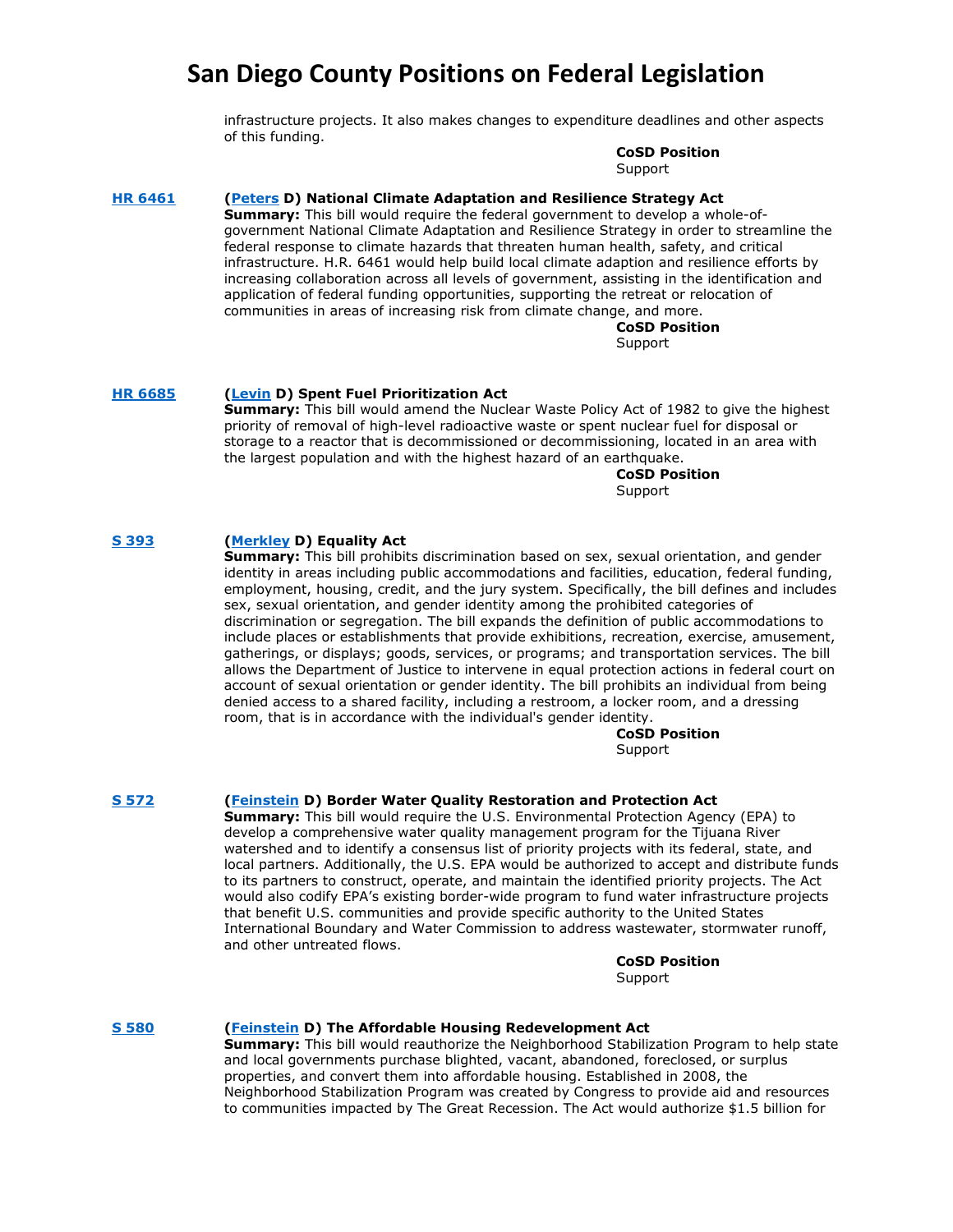the Neighborhood Stabilization Program and funding would be available to local jurisdictions through competitive grants. Each new unit created would serve households whose income does not exceed 120 percent of area median income (AMI), and at least 25 percent of housing must serve households whose income does not exceed 50 percent AMI.

#### **CoSD Position** Support

**[S 1855](https://www.govtrack.us/congress/bills/117/s1855) [\(Feinstein](https://www.feinstein.senate.gov/public/) D) Wildfire Emergency Act Summary:** This Act would authorize funding to restore federal forests, implement a new grant program to assist critical facilities like hospitals and police stations to become better adapted to function during public safety power shutoff events, and would establish regional Prescribed Fire Centers to coordinate research and training of foresters and forest managers in the latest methods and innovations in controlled burn practices to reduce the likelihood of catastrophic wildfires. **CoSD Position**

Support

**[S 1902](https://www.govtrack.us/congress/bills/117/s1902) [\(Cortez Masto](https://www.govtrack.us/congress/members/catherine_cortez_masto/412681) D) Behavioral Health Crisis Services Expansion Act Summary:** To empower communities to establish a continuum of care for individuals experiencing mental or behavioral health crisis, and for other purposes.

> **CoSD Position** Support

**[S 2357](https://www.govtrack.us/congress/bills/117/s2357) [\(Feinstein](https://www.feinstein.senate.gov/public/) D) Fighting Homelessness Through Services and Housing Act Summary:** This bill authorizes \$1 billion per year in grants to governmental entities for the provision of housing and services to homeless individuals and families, including homeless children and youth, or those at risk of becoming homeless. Grant applicants would be required to demonstrate the ability to provide comprehensive services and case management, including addressing mental health and substance use disorders, to individuals or families experiencing homelessness, in addition to providing a 25 percent match of funds awarded. **CoSD Position**

### **Support**

**[S 2405](https://www.govtrack.us/congress/bills/117/s2405) [\(Baldwin](https://www.baldwin.senate.gov/) D) Commitment to Veteran Support and Outreach Act Summary:** This bill would authorize federal funding for county veterans service officers (CVSOs) who are often the best resource to help veterans and their families understand resources at their disposal, file benefit claims, and represent veterans in VA hearings. **CoSD Position**

Support

**[S 2689](https://www.govtrack.us/congress/bills/117/s2689) [\(Burr](https://www.burr.senate.gov/) R) Ensuring Medicaid Continuity for Children in Foster Care Act Summary:** This bill would provide a narrow exemption from the IMD exclusion to ensure children in foster care receiving care in QRTPs can continue to receive care provided in these settings without losing their federal Medicaid coverage.

**CoSD Position** Support

**[S 3011](https://www.congress.gov/bill/117th-congress/senate-bill/3011?q=%7B%22search%22%3A%5B%223011%22%2C%223011%22%5D%7D&s=3&r=6) [\(Cornyn](https://www.cornyn.senate.gov/) R) State, Local, Tribal, and Territorial Fiscal Recovery, Infrastructure, and Disaster Relief Flexibility Act Summary:** This bill would allow states, tribes, territories, and localities to use certain COVID-19 relief funds for new categories of spending, including for natural disasters and infrastructure projects. It also makes changes to expenditure deadlines and other aspects of this funding.